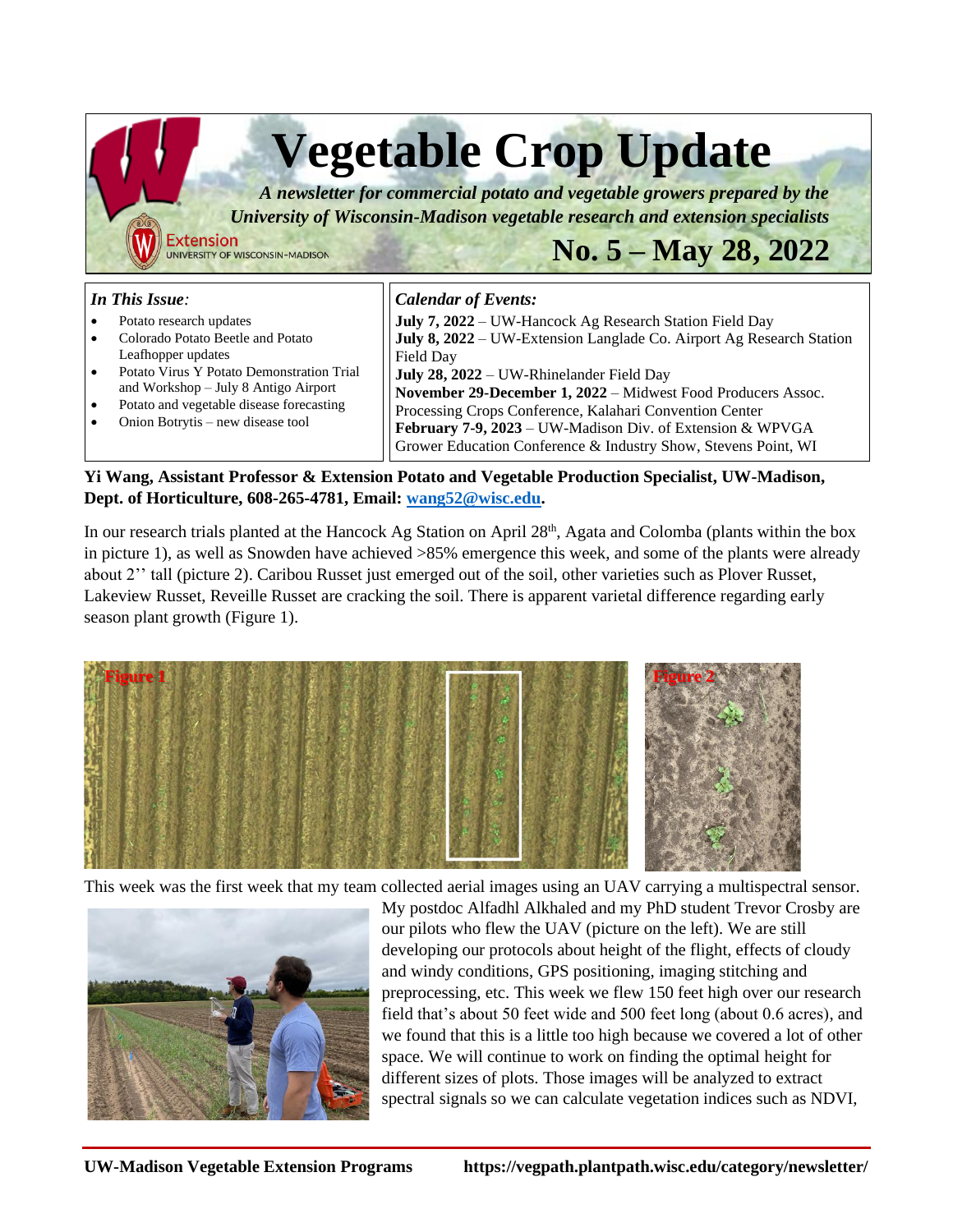a standard way to measure healthy vegetation, NDRE, which gives better insight into permanent or later stage crops since it's able to measure further down into the canopy, TCARI/OSAVI, which is sensitive to chlorophyll and nitrogen content of the plants and resistant to variations in leaf area/soil background. We will then develop machine learning models to predict potato petiole nitrate-N or final yield using those vegetation indices.

In addition, this season we will collaborate with two farms, each of which has applied different N fertilizer rates in a field. The field is about 100 acres, so we will need to figure out the best height to cover the large-scale production fields. Battery life of the UAV might be a concern to keep in mind. We aim at developing reliable algorithms that can help growers to monitor their plant N status or understand their yield potential by flying the UAV and generating whole-field maps with petiole nitrate-N or final yield values.

## **Vegetable Insect Update – Russell L. Groves, Professor and Department Chair, UW-Madison, Department of Entomology, 608-262-3229 (office), (608) 698-2434 (cell), e-mail [rgroves@wisc.edu](mailto:rgroves@wisc.edu)**

**Vegetable Entomology Webpage: <https://vegento.russell.wisc.edu/>**

## **Colorado potato beetle (CPB) –** [\(https://vegento.russell.wisc.edu/pests/colorado-potato-beetle/\)](https://vegento.russell.wisc.edu/pests/colorado-potato-beetle/). Check for CPB adults now after potato plants have emerged and during hilling operations. Emerging adults have begun to colonize field edges in portions of southern and central Wisconsin this past week (**Fig. 1**). Early detection of infestation is especially critical in deploying many of the reduced-risk, active ingredients we have for control. Visual search patterns for CPB should be twofold early in the growing season. First, quickly scan plants and surrounding soil for the presence of live adults. Often adult beetles will drop from small plants to the soil as a defensive tactic, typically observing the area surrounding plants will help for early detection. Second, carefully examine lower leaf surfaces of plants for clusters of bright yellow-orange, waxy eggs. Note the number of adults and egg masses in for a given number of plants. This number will help to track the overall trajectory of pest infestation. Additionally, focus early season scouting on border rows that are adjacent to either previous solanaceous crops or unmanaged non-crop areas. These have the greatest probability for early infestation by adult CPB and greater densities egg masses.



Colorado potato beetle adult Photo: Scott Bauer



Late-instar Colorado potato beetle larva Photo: Ben Bradford

Figure 1. Adult and larva (later instar) of the Colorado potato beetle.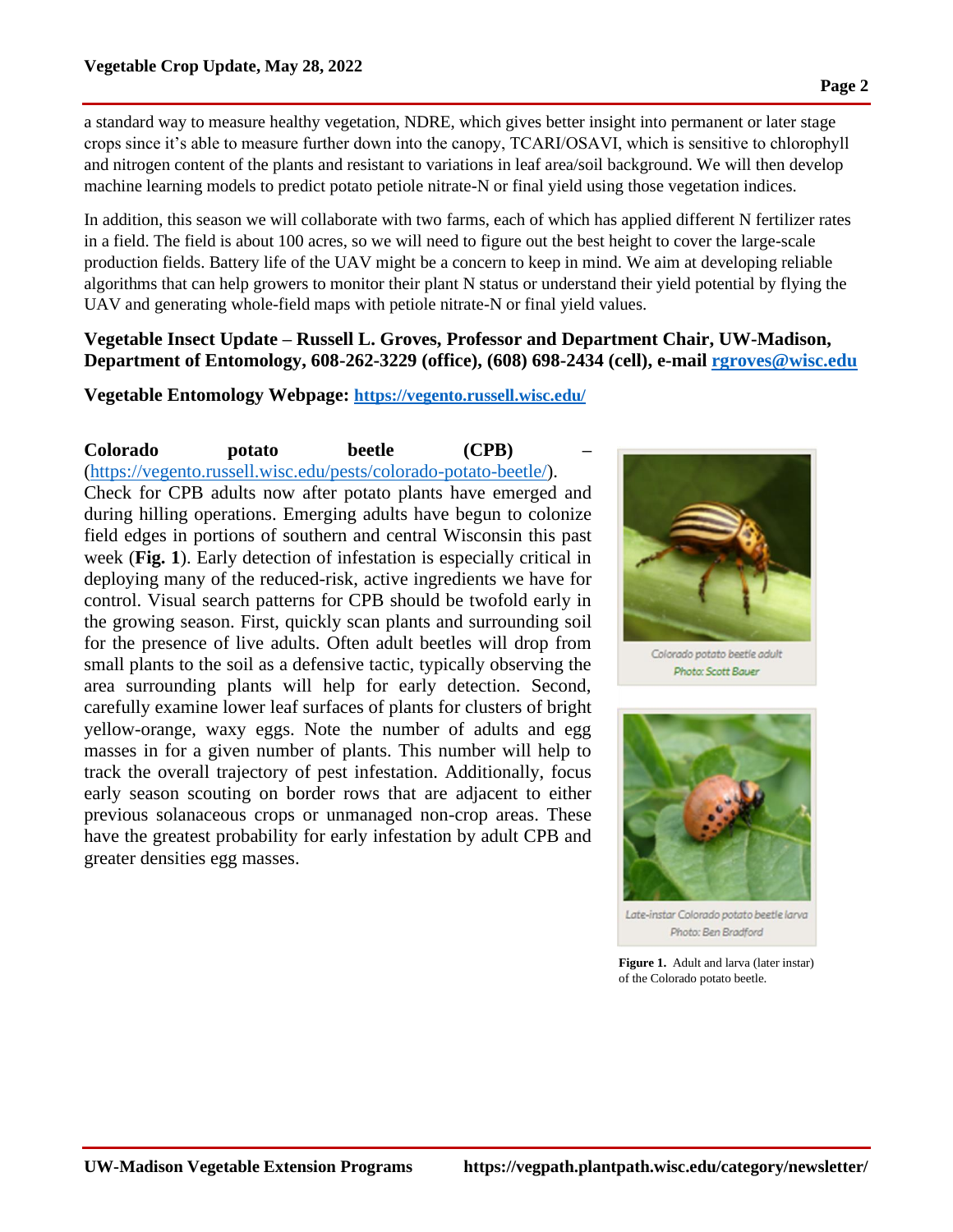Many chemical pest management practices are timed to calendar dates. But insect development is directly related to temperature: cool weather slows growth, warm weather accelerates it. So unless the weather of a given year is that of the "normal" year, recommended treatment dates may not coincide with the most vulnerable life stage of an insect pest. Using a degree-day based, temperature dependent system

incorporating daily high and low temperatures instead of calendar dates will help to anticipate pest outbreaks. This system converts daily average temperatures into degree days. A degree day is a unit of measure for each degree above a base temperature (52°F for CPB). To use this approach, begin keeping track of the temperature when you find the first egg mass (or use an online degree-day calculator like the [Vegetable Disease and Insect Forecasting](https://agweather.cals.wisc.edu/vdifn?panel=insect&model=cpb)  [Network\)](https://agweather.cals.wisc.edu/vdifn?panel=insect&model=cpb). This site maintains a running total of the numbers of degree days to chart insect development. In **Table 1**, we identify the number of degree days needed for each stage of Colorado potato beetle development. The smaller dialogue box in the lower right corner of the VDIFN output also illustrates these important DD milestones (**Fig. 2**). As a

| Life stage       | <b>Degree</b><br>days | Accumulated de-<br>gree days | <b>Treatment</b>                                          |  |  |  |  |
|------------------|-----------------------|------------------------------|-----------------------------------------------------------|--|--|--|--|
| Egg              | 120                   | 120                          | Not susceptible - do not<br>treat                         |  |  |  |  |
| First<br>instar  | 65                    | 185                          | Most effective time to apply<br><b>Btt</b>                |  |  |  |  |
| Second<br>instar | 55                    | 240                          | Most effective time to apply<br>conventional insecticides |  |  |  |  |
| Third<br>instar  | 60                    | 300                          | Most effective time to apply<br>conventional insecticides |  |  |  |  |
| Fourth<br>instar | 100                   | 400                          | Most effective time to apply<br>conventional insecticides |  |  |  |  |
| 275<br>Pupae     |                       | 675                          | Not susceptible - do not<br>treat                         |  |  |  |  |

reminder, a user is able to 'click on' any cell on the VDIFN map to obtain location-specific estimates of accumulated degree



**Figure 2.** Peak emergence activity for 1st generation of Colorado potato beetle in the upper Midwest. First generation emergence (and subsequent risk) is illustrated across central and southern Wisconsin. (Source: [https://agweather.cals.wisc.edu/vdifn\)](https://agweather.cals.wisc.edu/vdifn).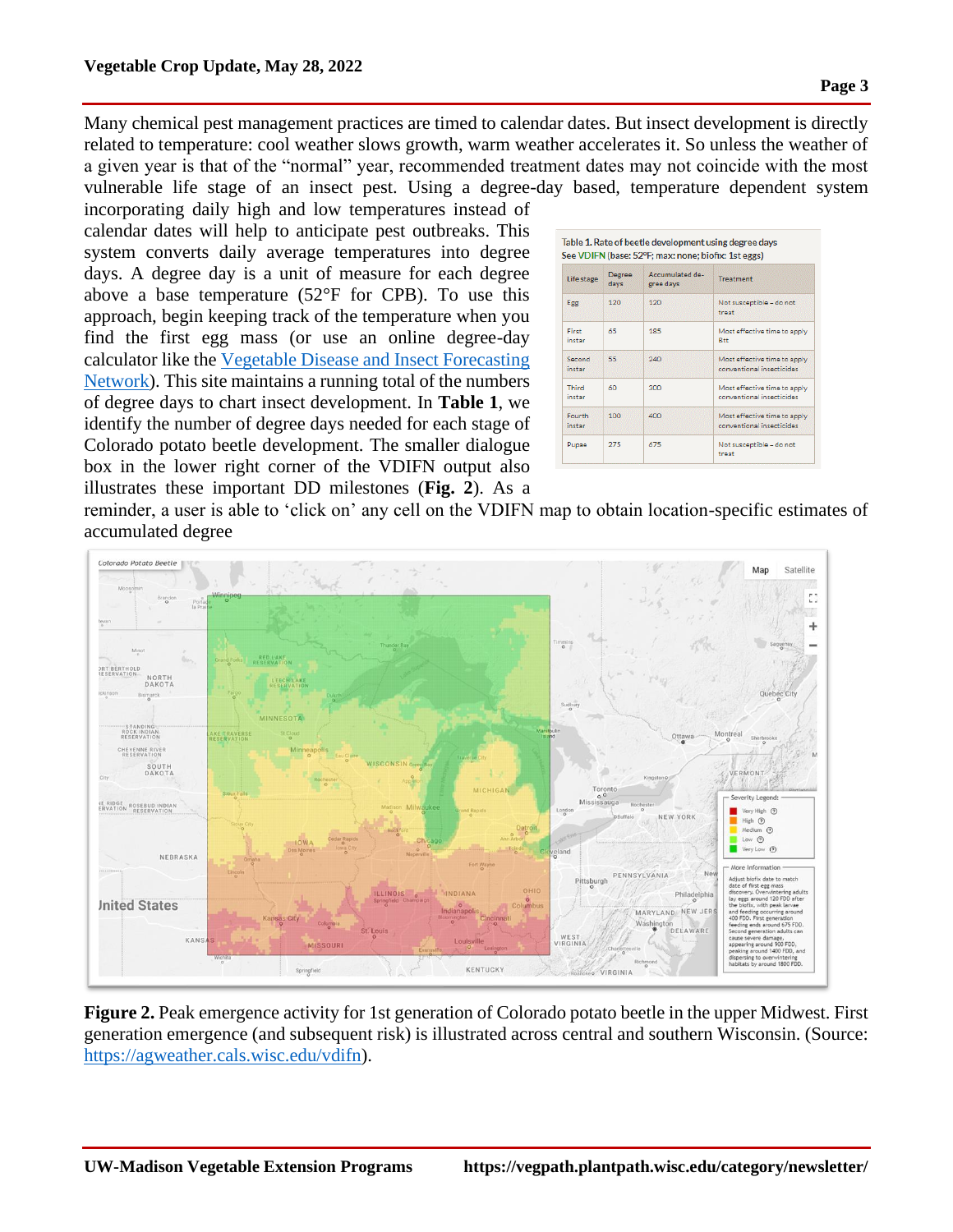**Potato leafhopper (PLH).** In Wisconsin, the potato leafhopper can be a serious annual pest of snap beans, hops, clover, alfalfa and potatoes. Damage caused by leafhoppers includes stunted plants, brown leaves and reduced plant vigor. Both adults and nymphs feed by inserting their mouth parts into the plant's vascular tissue and extracting sap. Damage results when the insect injects saliva containing toxic substances and creates physical damage during feeding, plugging the vascular tissue and permanently reducing the plant's photosynthetic efficiency.

The first signs of leafhopper feeding are the leaf veins turning pale and the leaf curling. Continued feeding results in a characteristic triangular yellowing or browning of the leaf tip known as "hopperburn". As symptoms develop, lesions spread backward and inward from the margin, eventually destroying the entire leaf. Plants become stunted and yellow leaves curl upward. Injury develops most rapidly during hot, dry weather. More damage is attributed to the nymphs than the adults. Leafhopper damage may take weeks before symptoms begin to show and it is typically older leaves that display the "hopperburn" symptomology. Yield loss generally occurs before symptoms are readily seen. Though plants may show little evidence of hopperburn, yield losses can be substantial.

| When to scout for potato leafhopper |       |       |      |       |     |      |       |      |      |       |      |      |       |        |      |       |           |      |
|-------------------------------------|-------|-------|------|-------|-----|------|-------|------|------|-------|------|------|-------|--------|------|-------|-----------|------|
|                                     |       | April |      |       | Mav |      |       | June |      |       | July |      |       | August |      |       | September |      |
|                                     | early | mid   | late | early | mid | late | early | mid  | late | Early | MH   | Late | Early | 3/3d   | Late | Early | Mid       | Late |
| Potatoes                            |       |       |      |       |     |      |       |      |      |       |      |      |       |        |      |       |           |      |
| Beans                               |       |       |      |       |     |      |       |      |      |       |      |      |       |        |      |       |           |      |

Snap beans and potatoes should be scouted regularly for PLH activity. Leafhoppers tend to migrate into other crops in early summer after alfalfa is cut. This is a key time to watch for early migrants in vegetable plantings. With snap beans, the greatest amount of injury caused by PLH occurs during the seedling stage.

**Potato virus Y Demonstration Trials – 2022.** As part of our July 8, 2022 – UW-Extension Langlade Co. Airport Ag Research Station Field Day, we will host another demonstration trial to illustrate how symptoms of PVY infection can vary among commonly grown potato cultivars in the Midwest. This demonstration trial is part of a USDA Specialty Crops Research Initiative funded project. In our Wisconsin plots, we plan to have two planting dates separated



by 10-14 days. In discussion with inspectors from the [Wisconsin Seed Potato Certification Program,](https://seedpotato.russell.wisc.edu/) the two plantings are necessary to provide field day participants the ability observe how potato cultivar influences the timing of symptom expression. Inspectors suggest there are discrete 'windows' of time when disease symptom expression is most obvious on certain varieties. A listing of cultivars and strains to be included in the evaluation is provided (**Fig. 3**).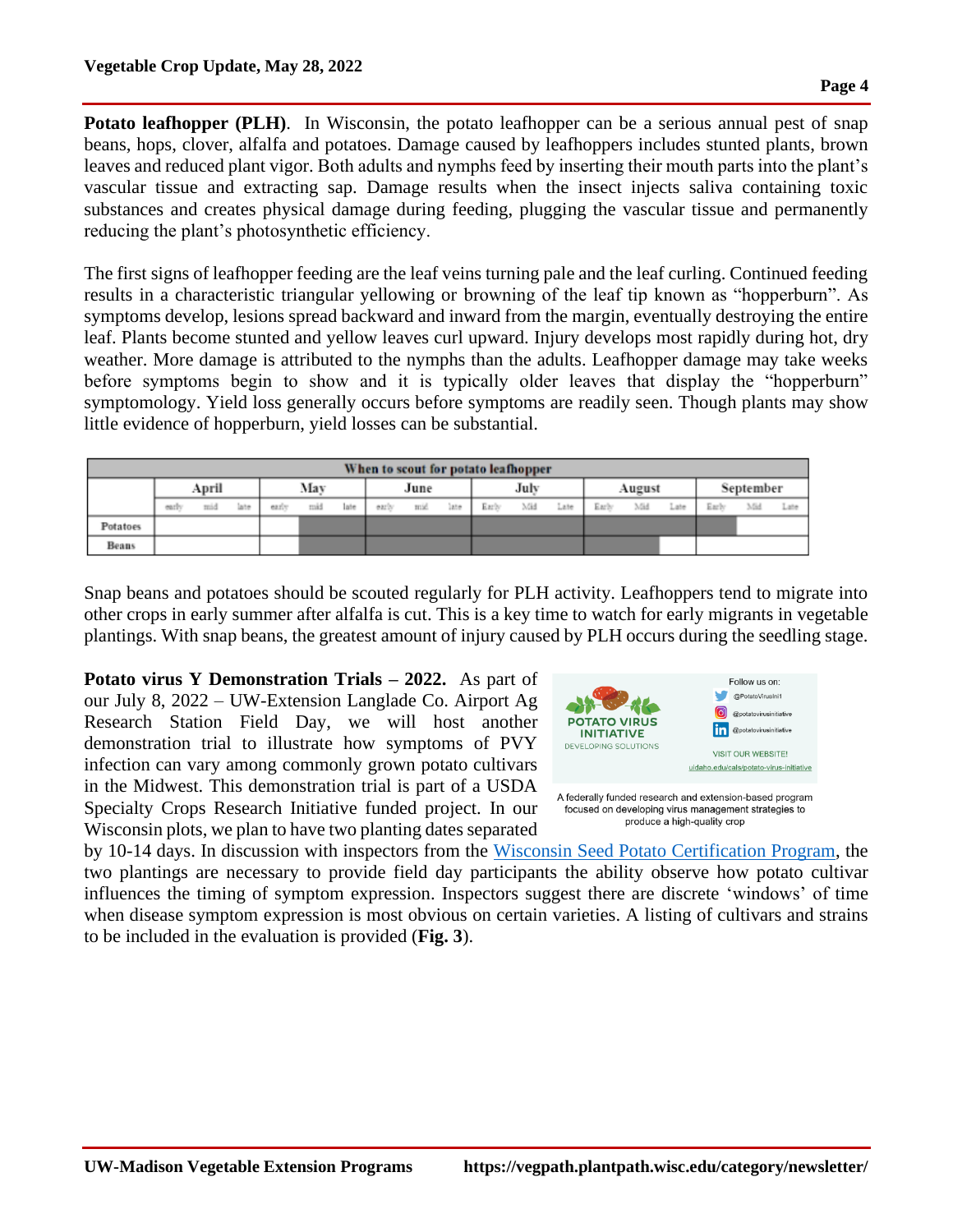

**Figure 3.** Planting arrangement of 20 commonly grown potato cultivars expressing seed-borne symptoms of infection with Potato virus Y at the Langlade County Airport and research site.

**Amanda Gevens, Chair, Professor & Extension Vegetable Pathologist, UW-Madison, Dept. of Plant Pathology, 608-575-3029, Email: [gevens@wisc.edu,](mailto:gevens@wisc.edu)** Lab website:<https://vegpath.plantpath.wisc.edu/>

**Current P-Day (Early Blight) and Disease Severity Value (Late Blight) Accumulations.** Many thanks to Ben Bradford, UW-Madison Entomology; Stephen Jordan, UW-Madison Plant Pathology; and our grower collaborator weather station hosts for supporting this disease management effort again in 2022. A Potato Physiological Day or P-Day value of ≥300 indicates the threshold for early blight risk and triggers preventative fungicide application. A Disease Severity Value or DSV of  $\geq$ 18 indicates the threshold for late blight risk and triggers preventative fungicide application. Red text in table indicates threshold has been met or surpassed. TBD indicates that data are To Be Determined as time progresses. Weather data used in these calculations will come from weather stations that are placed in potato fields in each of the four locations, once available. Data from an alternative modeling source: <https://agweather.cals.wisc.edu/vdifn> will be used to supplement as needed for missing data points. We currently have our Grand Marsh, Hancock, and Plover weather stations up and running. We will add the Antigo station soon. Data are available in graphical and raw formats for each weather station at: [https://vegpath.plantpath.wisc.edu/dsv/.](https://vegpath.plantpath.wisc.edu/dsv/)

| Location           | <b>Planting Date</b>  |          | 50%<br><b>Emergence</b><br>Date | <b>Disease Severity</b><br>Values (DSVs) | <b>Potato</b><br>Physiological<br>Days (P-Days) |  |  |
|--------------------|-----------------------|----------|---------------------------------|------------------------------------------|-------------------------------------------------|--|--|
|                    |                       |          |                                 | 5/27/2022                                |                                                 |  |  |
|                    |                       |          |                                 |                                          | 5/27/2022                                       |  |  |
| <b>Grand Marsh</b> | <b>Early</b><br>Apr 5 |          | May $10$                        |                                          | 117                                             |  |  |
|                    | Mid                   | Apr $20$ | May $15$                        |                                          | 77                                              |  |  |
|                    | Late                  | May 12   | May $25$                        |                                          | 18                                              |  |  |
| <b>Hancock</b>     | Early                 | Apr 7    | May $12$                        |                                          | 90                                              |  |  |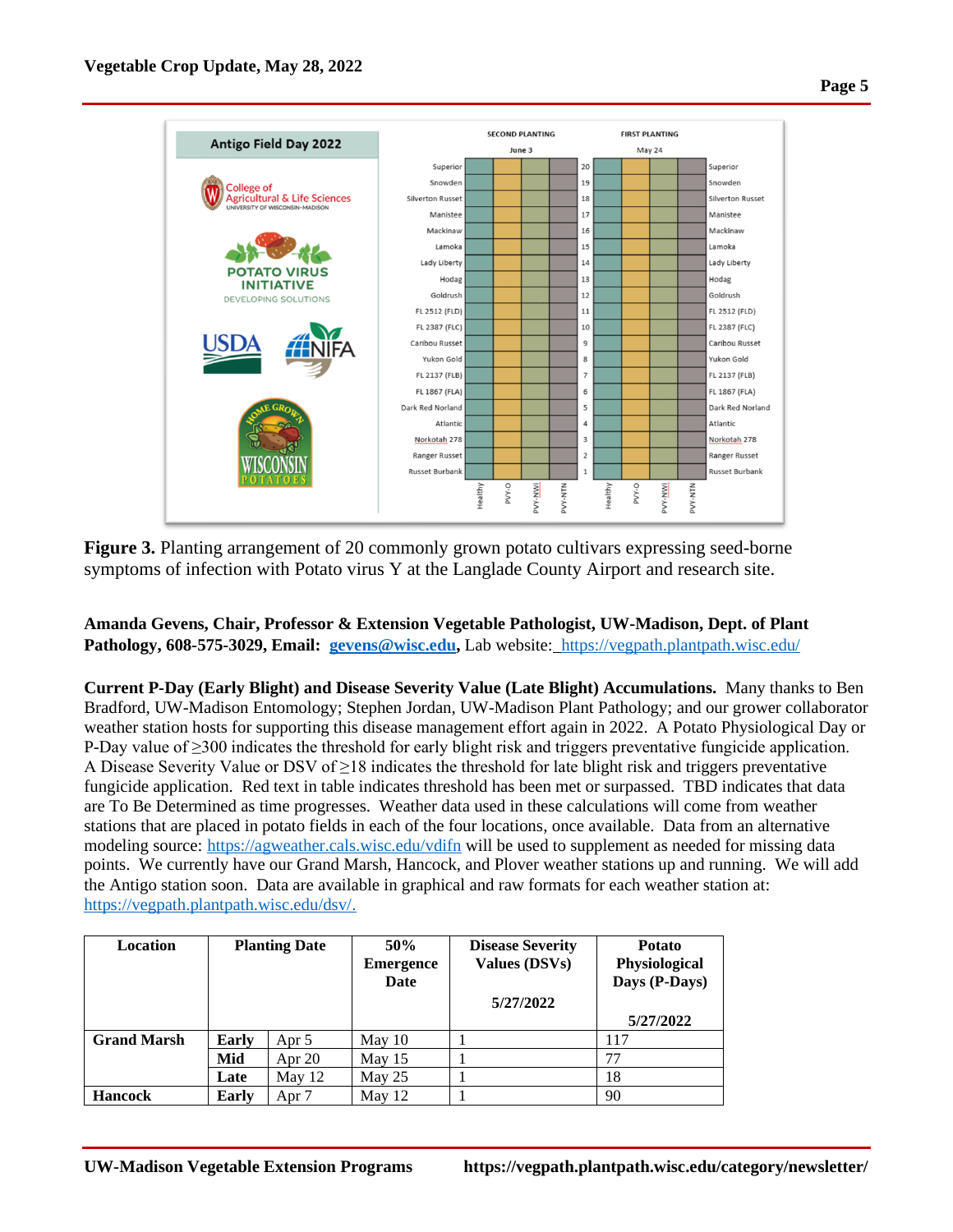|               | Mid          | Apr $22$         | May 17   |            | 56         |
|---------------|--------------|------------------|----------|------------|------------|
|               | Late         | May 14           | May 26   | $\theta$   | 11         |
| <b>Plover</b> | Early        | Apr <sub>7</sub> | May $15$ |            | 75         |
|               | Mid          | Apr $24$         | May 20   |            | 741        |
|               | Late         | May 18           | May 27   | $\theta$   |            |
| Antigo        | <b>Early</b> | May 1            | TBD      | TBD        | <b>TBD</b> |
|               | Mid          | May $15$         | TBD      | <b>TBD</b> | <b>TBD</b> |
|               | Late         | TBD              | TBD      | TBD        | <b>TBD</b> |

In addition to the potato field weather stations, we have the UW Vegetable Disease and Insect Forecasting Network tool to explore P-Days and DSVs across the state [\(https://agweather.cals.wisc.edu/vdifn\)](https://agweather.cals.wisc.edu/vdifn). This tool utilizes NOAA weather data (stations are not situated within potato fields). In using this tool, be sure to enter your model selections and parameters, then hit the blue submit button at the bottom of the parameter boxes. Once thresholds are met for risk of early blight and/or late blight, fungicides are recommended for optimum disease control. Fungicide details can be found in the 2022 Commercial Vegetable Production in Wisconsin Guide, Extension Document A3422, linked here: [https://learningstore.extension.wisc.edu/products/commercial](https://learningstore.extension.wisc.edu/products/commercial-vegetable-production-in-wisconsin)[vegetable-production-in-wisconsin](https://learningstore.extension.wisc.edu/products/commercial-vegetable-production-in-wisconsin)

**Onion Botrytis Leaf Spot/Leaf Blight.** Ben Bradford, UW Entomology; Ariana Abbrescia, UW-Agroecology; Amanda Gevens, UW-Plant Pathology.

We recently added a new disease modeling tool to the Vegetable Disease and Insect Forecast Network website: https://agweather.cals.wisc.edu/vdifn . The descriptive information below is also available at our website: [https://vegpath.plantpath.wisc.edu/resources/onion-botrytis](https://vegpath.plantpath.wisc.edu/resources/onion-botrytis/)**/**



**Symptoms of Onion Botrytis Leaf Spot/Leaf Blight.** Note the small, whitish, oval-shaped spots on the leaf surrounded by a light green or silver halo. Photo credit: Lindsey du Toit, Washington State University, via [Bugwood.org](https://bugwood.org/)

Onion Botrytis leaf blight/leaf spot is a fungal disease of alliums caused by *Botrytis squamosa*. Symptoms first appear as small whitish spots on the leaf. These spots are oval-shaped, and sometimes surrounded by a light green or silver halo that often appears water-soaked. Leaf tips will begin to dry and wither as the disease progresses, sometimes until the whole leaf dies back. Progressed infection can stunt bulb growth and reduce yield. Heavily infected fields often appear yellowish and blighted. Severe infection can stunt bulb growth and reduce yield.

**Infection.** Primary infection occurs from *B. squamosa* spores that overwinter in infected in-field plant debris, cull piles, stored bulbs, volunteer bulbs in-field, and in infected soil. Secondary infection can occur when conidia spores spread from moist, infected leaves. Favorable conditions for disease development include high relative humidity and rainfall, prolonged leaf wetness, and warm temperatures.